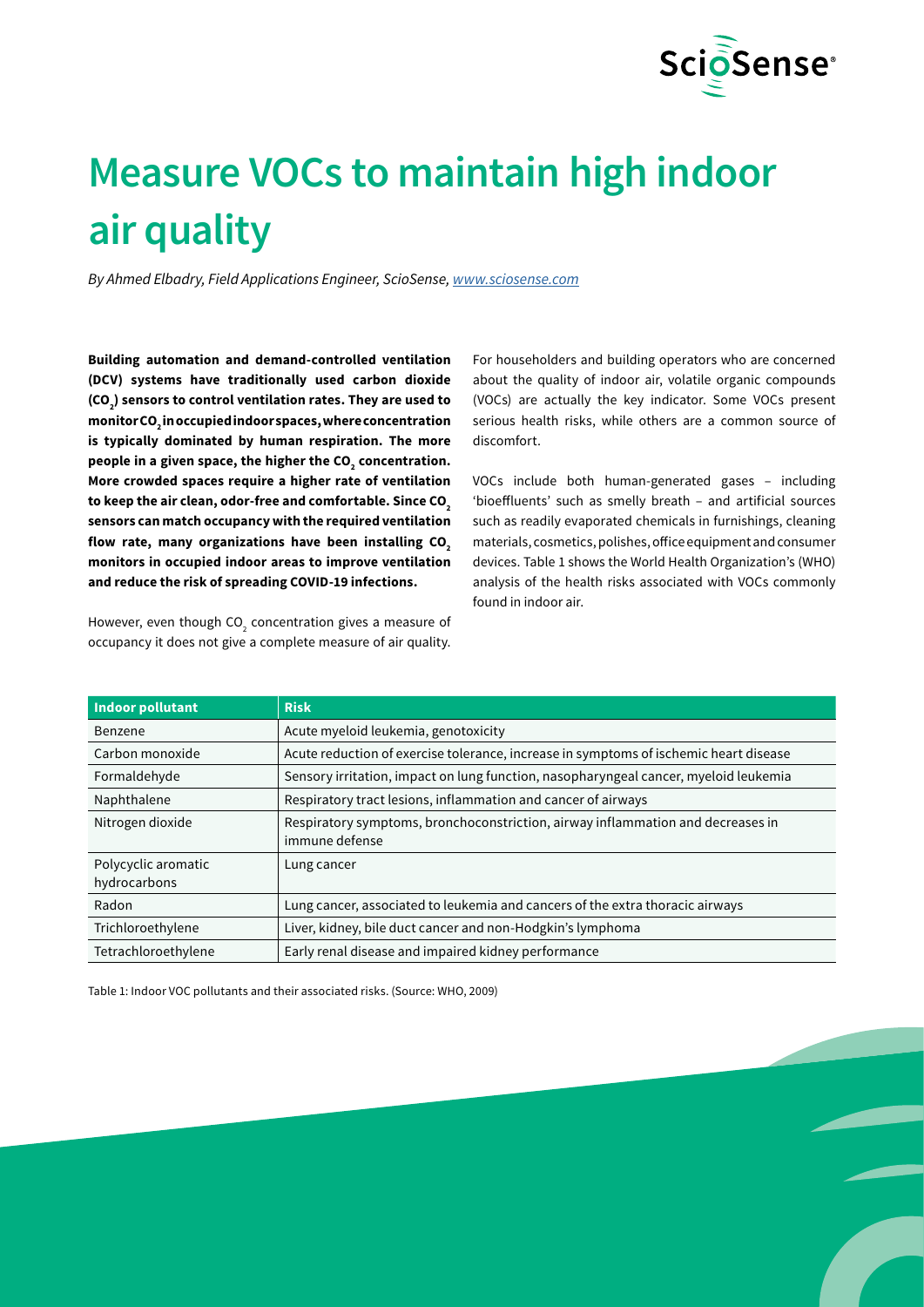In the 19<sup>th</sup> century, the scientist Max von Pettenkofer discovered a correlation between CO $_{_2}$  and VOC concentration levels in typical living environments. This correlation makes CO<sub>2</sub> measurements a potential alternative to VOC measurements when monitoring indoor air quality.

In practical indoor air quality management, however, a  $CO<sub>2</sub>$ sensor fails to track VOC contaminants in real time. A more responsive and accurate way to detect bad odors and VOC pollutants is to measure VOCs directly. Intelligent VOC sensors can in addition give an accurate estimation of CO<sub>2</sub> in indoor air in accordance with von Pettenkofer's research. For this reason, VOC sensors can be used alongside CO<sub>2</sub> sensors to confirm their readings. They can also detect occupation levels directly using hydrogen (H2) levels.

# **The NDIR CO2 sensor's blind spot**

The problem with using NDIR (non-disperse infrared)  $CO<sub>2</sub>$ sensors to measure VOCs is that the correlation breaks down in specific environments and conditions, at exactly the point at which the user would most want a ventilation system to be automatically triggered.

In a domestic setting such as a bathroom or kitchen, or in gyms and other public spaces, human activities generate large amounts of VOCs even when few people are present, and so when CO $_{_{2}}$  levels are low. The odors from bio effluents in a bathroom or from cooking fumes in a kitchen are completely undetected by a CO<sub>2</sub> sensor – they are, to use a motoring analogy, in the sensor's blind spot.

On the other hand, a high-quality VOC sensor will detect bad odors or harmful chemicals within a few seconds, regardless of the density of occupation. That will enable a DCV system or air purifier to start up and clear the air immediately.

## **Understanding the techniques for VOC measurement**

Indoor air quality can be impaired by any of a large number of VOCs. For any given installation of a DCV system, it is impossible for the system specifier to know which VOCs are or are not going to be present in the air over the lifetime of the system. For this reason, indoor air quality monitoring requires a sensor with broad sensitivity to multiple types of VOCs. A useful measurement output is derived from a combination of:

- Hardware which is sensitive to a broad array of VOCs
- Software which interprets the raw gas measurements to produce a measurement output which a DCV system or air purifier can use to trigger operation.

The ENS160, an indoor air quality sensor from ScioSense, for example, processes raw measurements from multiple gas sensing elements through advanced sensor fusion algorithms. The basic output from the sensor software measures Total VOC (TVOC) concentration. In the ENS160, this TVOC output is further processed to produce a series of air quality indicators adhering to various international and industry standards (Table 2).

| <b>Air Quality</b><br>output signal | <b>Description</b>                                                                                                                                                                                            |
|-------------------------------------|---------------------------------------------------------------------------------------------------------------------------------------------------------------------------------------------------------------|
| <b>TVOC</b>                         | Total Volatile Organic Compound<br>concentration, measured in parts per<br>billion (ppb).                                                                                                                     |
|                                     | Returns the total concentration of VOCs<br>in the air. ScioSense follows international<br>classification criteria and mixture<br>references (e.g. ISO16000-29) for design<br>and calibration of its products. |
|                                     | Our TVOC signal ranges from 0 to 65,000<br>ppb                                                                                                                                                                |
| eCO <sub>2</sub>                    | Equivalent CO <sub>2</sub> , measured in parts per<br>million (ppm).                                                                                                                                          |
|                                     | Returns the estimated $CO2$ concentration<br>based on VOC levels ("Reverse Metabolic<br>Rule")                                                                                                                |
| AQI                                 | Air Quality Index, measured in levels 1 to 5.                                                                                                                                                                 |
|                                     | Returns a configurable air quality index<br>as defined by national or international<br>regulatory bodies.                                                                                                     |

Table 2: The types of measurement output produced by the ENS160 indoor air quality sensor

The TVOC measure is a standard unit governed by industry specifications like ISO16000, and is used by several countries as an indoor air quality indicator. Limits and recommendations are based on many studies correlating health problems with prolonged exposure to high TVOC levels. The German Environment Agency (Umweltbundesamt, or UBA), for example, sets the maximum acceptable TVOC concentration compatible with a healthy living environment at 1mg/m3.

The standards-compliant ScioSense ENS160 detects a broad set of VOCs commonly present indoors, including but not limited to those indicated by the WHO as important pollutants (aside from radon in Table 1, although this is only relevant in some geographical areas). It also enables a DCV or air purification system to act quickly to clear unhealthy or unpleasant air: it provides a response within seconds.

The ENS160 TVOC output provides a highly representative measure of the effect of VOCs on human occupants.